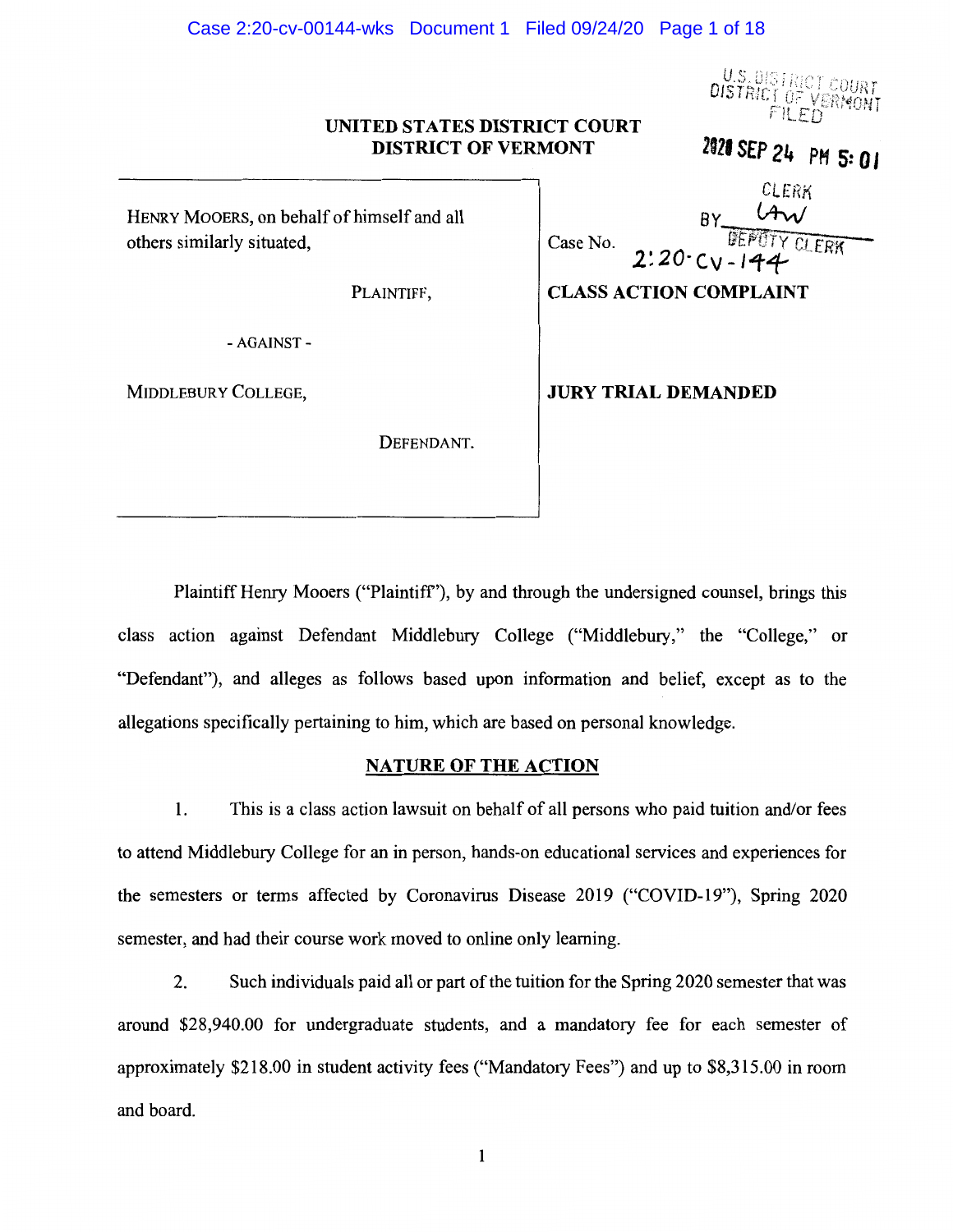#### Case 2:20-cv-00144-wks Document 1 Filed 09/24/20 Page 2 of 18

3. Middlebury has not refunded any amount of the tuition or any of the Mandatory Fee, even though it canceled classes beginning for two weeks (in conjunction with its spring break) in or around March 13, 2020, and implemented online only distance learning starting in or around March 30, 2020.

4. Because of the College's response to the COVID-19 pandemic, on or about March 13, 2020, the College also stopped providing services or facilities the Mandatory Fees were intended to cover.

5. The College's failure to provide the services for which tuition and the Mandatory Fees were intended to cover since approximately March 13, 2020 is a breach of the contracts between the College and Plaintiff and the members of the Class and is unjust.

6. In short, Plaintiff and the members of the Class have paid for tuition for a first-rate education and an on-campus, in person educational experiences, with all the appurtenant benefits offered by a first-rate College, and were provided a materially deficient and insufficient alternative, which constitutes a breach of the contracts entered into by Plaintiff with the College.

7. As to the Mandatory Fees, Plaintiff and the Class have paid fees for services and facilities which are simply not provided.

8. This failure also constitutes a breach of the contracts entered into by Plaintiff with the College.

9. Plaintiff seeks, for himself and Class members, the College's disgorgement and return of the pro-rated portion of its tuition and Mandatory Fees, proportionate to the amount of time in the respective semesters when the College closed and switched to online only learning. The return of such amounts would compensate Plaintiff and the Class members for damages sustained by way of Defendant's breach.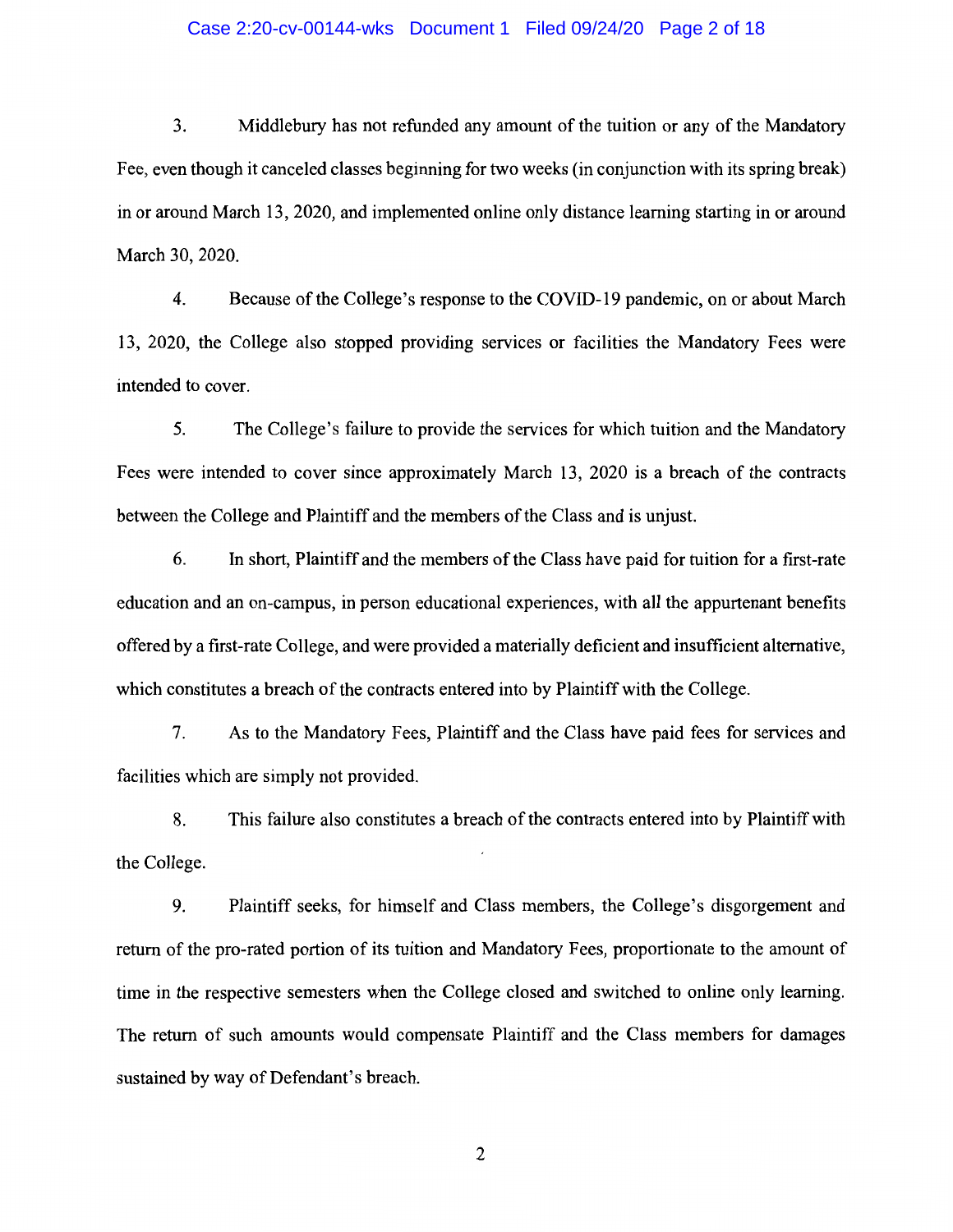10. Plaintiff seeks for themselves and Class members protections including injunctive and declaratory relief protecting Class Members from paying the full cost of tuition and fees during the pendency of the pandemic in light of the educational services, opportunities, and experiences Defendants can actually safely provide.

## **PARTIES**

11. Plaintiff Henry Mooers was an undergraduate student during the Spring 2020 semesters and is expected to graduate in May 2021. In spring 2020, Middlebury charged Plaintiff approximately \$27,895.00 in tuition, Mandatory Fees of \$213.00 that was labeled as "Spring Student Activity Fee," and \$4,809.00 for room and board.

12. Plaintiff Mooers is a resident of Norwell, Massachusetts.

13. Plaintiff Mooers paid tuition and fees for in-person educational services, experiences, opportunities, and other related collegiate services. Plaintiff Mooers has not been provided a pro-rated refund of the tuition for his in-person classes that were discontinued and moved online, or the Mandatory Fee he paid after the College's facilities were closed and events were cancelled.

14. Defendant Middlebury is a private College in Middlebury, Vermont that was founded in 1800. The College offers numerous major fields for undergraduate students, as well as a number of graduate programs.

15. Defendant's undergraduate and graduate programs includes students from many, if not all, of the states in the country. Defendant is a resident of Vermont.

#### **JURISDICTION AND VENUE**

16. This Court has original jurisdiction under the Class Action Fairness Act, 28 U.S.C. § 1332(d)(2)(A), because the matter in controversy exceeds the sum or value of \$5,000,000,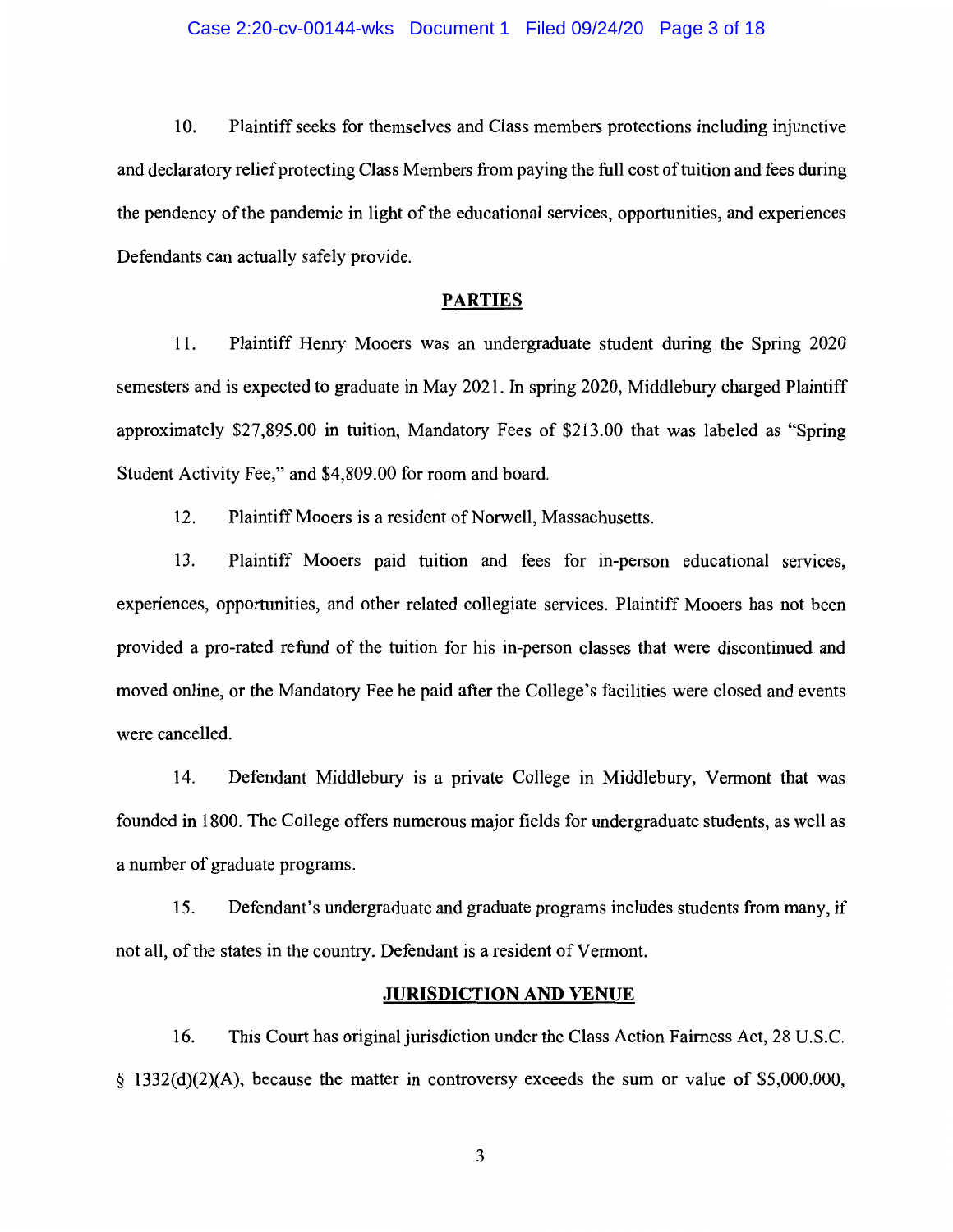#### Case 2:20-cv-00144-wks Document 1 Filed 09/24/20 Page 4 of 18

exclusive of interests and costs, and is a class action in which one or more of the other Class members are citizens of a State different from the Defendant.

17. This Court has personal jurisdiction over Defendant because it resides in this District.

18. Venue is proper in this District pursuant to 28 U.S.C. § 1391(b)(l), because Defendant resides in this District and is a resident of the state in which the District is located.

## **FACTUAL ALLEGATIONS.**

19. Plaintiff and Class Members paid to attend Middlebury's Spring 2020 semester including tuition and the Mandatory Fees. The Spring 2020 semester started on February 10, 2020 and ended on or around May 19, 2020.

20. Tuition at the College was approximately \$28,940 for undergraduate students, and mandatory fees for each semester of approximately \$218.00 in student activity fees and similar such charges for graduate students.

21. Plaintiff and the members of the Class paid tuition for the benefit of on-campus live interactive instruction and an on-campus educational experience throughout the semesters.

22. Throughout March 2020, the College made public announcements adjusting educational services and opportunities that affected Plaintiff.

23. The College has not held any in-person classes since March 13, 2020 for undergraduate students. All classes since March 13, 2020 have only been offered in a remote online format with no in-person instruction or interaction.

24. Most of the services for which the Mandatory Fees were assessed were also terminated or cancelled at or about this time, such as access to College health and wellness facilities, programs or services; fitness facilities; student events or sports; and an in-person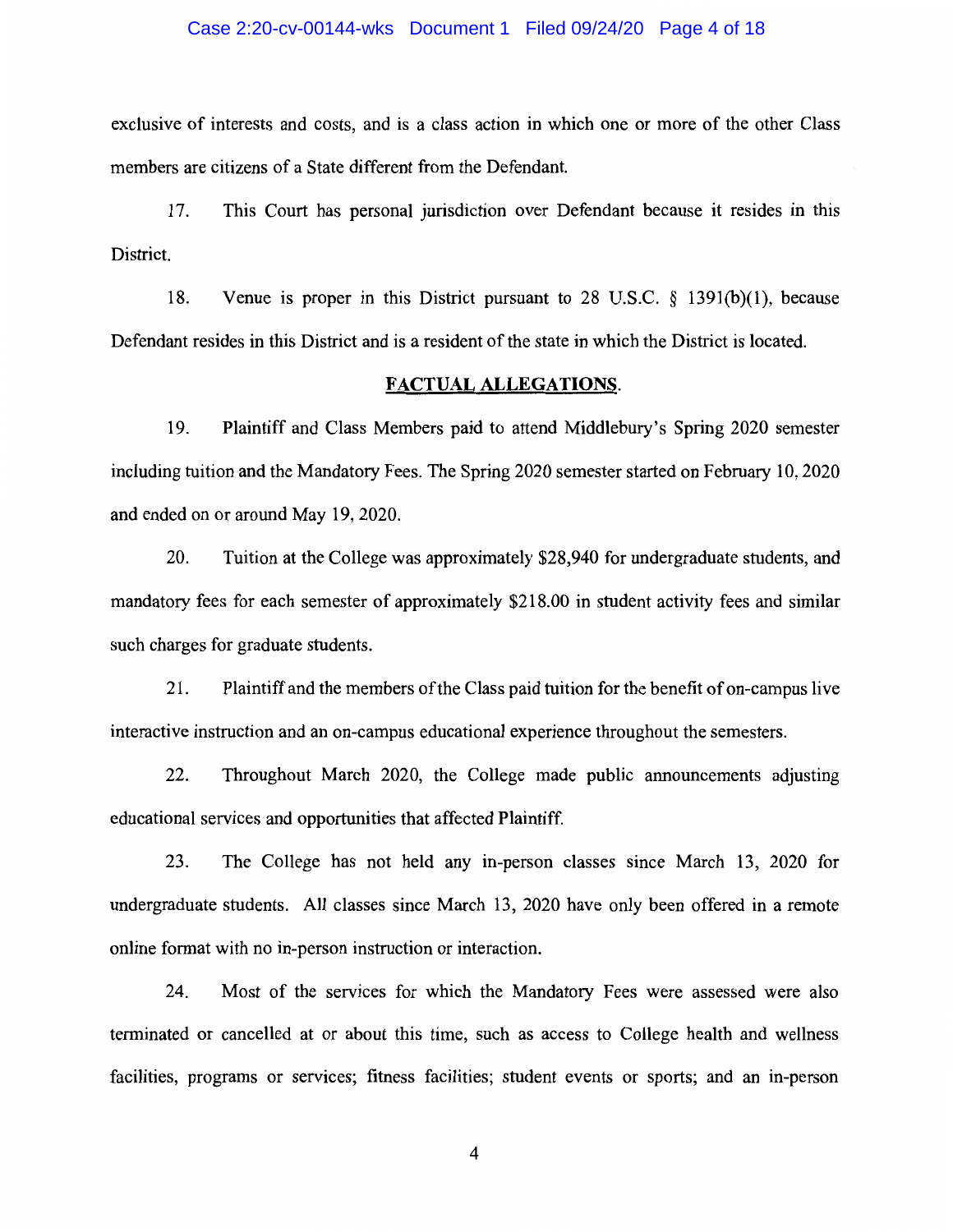#### Case 2:20-cv-00144-wks Document 1 Filed 09/24/20 Page 5 of 18

commencement.

25. Members of the Class have demanded the return of the prorated portion of tuition, and have taken to an online petition to demand the same.<sup>1</sup> As one student put it, " $\dots$  it is undeniable that the product students are receiving is vastly different from one they were sold and paid for upfront in good faith." Continuing on to say, "In addition to decreased contact-hours and class quality, with campus and international program closures, students no longer have access to the resources and opportunities that are a fundamental part of their overall educational experience." <sup>2</sup>

26. Despite the demand, Middlebury has not provided reimbursement or refund regarding tuition or the Mandatory Fees.

27. Students attending Middlebury's Spring 2020 semester did not choose to attend an online only institution of higher learning, but instead chose to enroll in the College's in-person educational programs - with the understanding that Middlebury would provide in person educational opportunities, services, and experiences.

28. On its website, Middlebury markets the College's on-campus experience and opportunities as a benefit to students.

29. The College uses its website, promotional materials, circulars, admission papers, and publications to tout the benefit of being on campus and the education students will receive in its facilities.

30. The online learning options being offered to Middlebury's students are sub-par in practically every aspect as compared to what the educational experience afforded Plaintiff and the members of the Class once was. During the online portion of the Spring 2020 semesters, Middlebury used programs by which previously recorded lectures were posted online for students

<sup>&</sup>lt;sup>1</sup> https://www.change.org/p/middlebury-college-middlebury-college-partial-tuition-refund-for-spring-term  $2/d$ .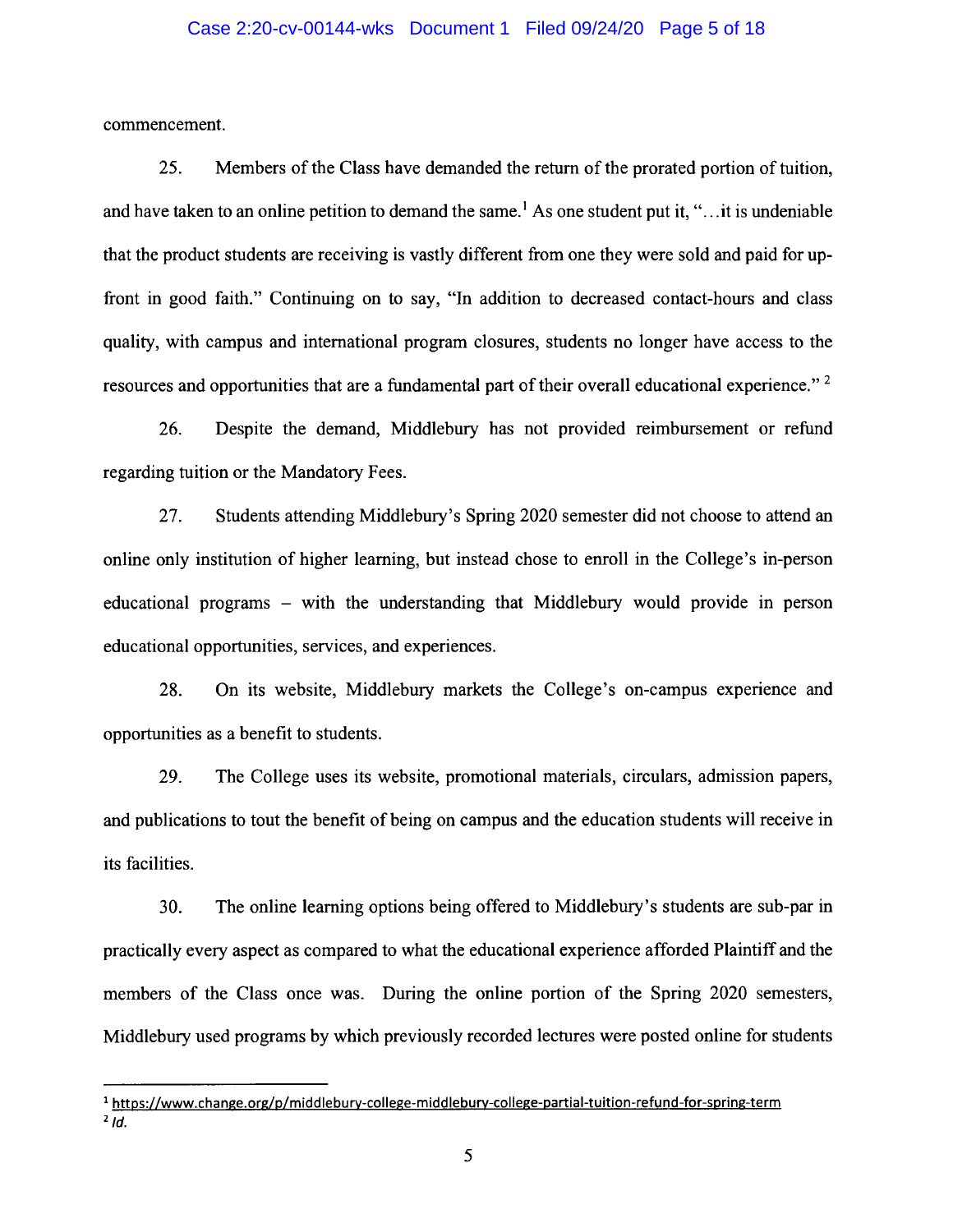#### Case 2:20-cv-00144-wks Document 1 Filed 09/24/20 Page 6 of 18

to view on their own or by virtual Zoom meetings. Therefore, there was a lack of classroom interaction among teachers and students, and among students that is instrumental in educational development and instruction.

31. The online formats being used by Middlebury do not require memorization or the development of strong study skills given the absence of any possibility of being called on in class and the ability to consult books and other materials when taking exams. Further, the ability to receive a Pass-Fail grade rather than a letter grade provides educational leniency that the students would not otherwise have with the in-person letter grading education that was paid for and expected.

32. Students, like Plaintiff, have been deprived of the opportunity for collaborative learning and in-person dialogue, feedback, and critique.

33. Access to facilities such as libraries, laboratories, computer labs, recitations, and study rooms, are integral to a college education.

34. Access to activities offered by campus life fosters intellectual and academic development and independence, and networking for future careers.

35. Middlebury priced the tuition and Mandatory Fees based on the in person educational services, opportunities and experiences it was providing on campus.

36. The College has not made any refund of any portion of the tuition Plaintiff and the members of the Class paid for the semesters affected by Covid-19.

37. The College refunded any portion of the Mandatory Fees it collected from Plaintiff and the members of the Class for the affected semester even though it closed or ceased operating the services and facilities for which the Mandatory Fees were intended to pay.

38. Plaintiff and the Class members are therefore entitled to a pro-rated refund of the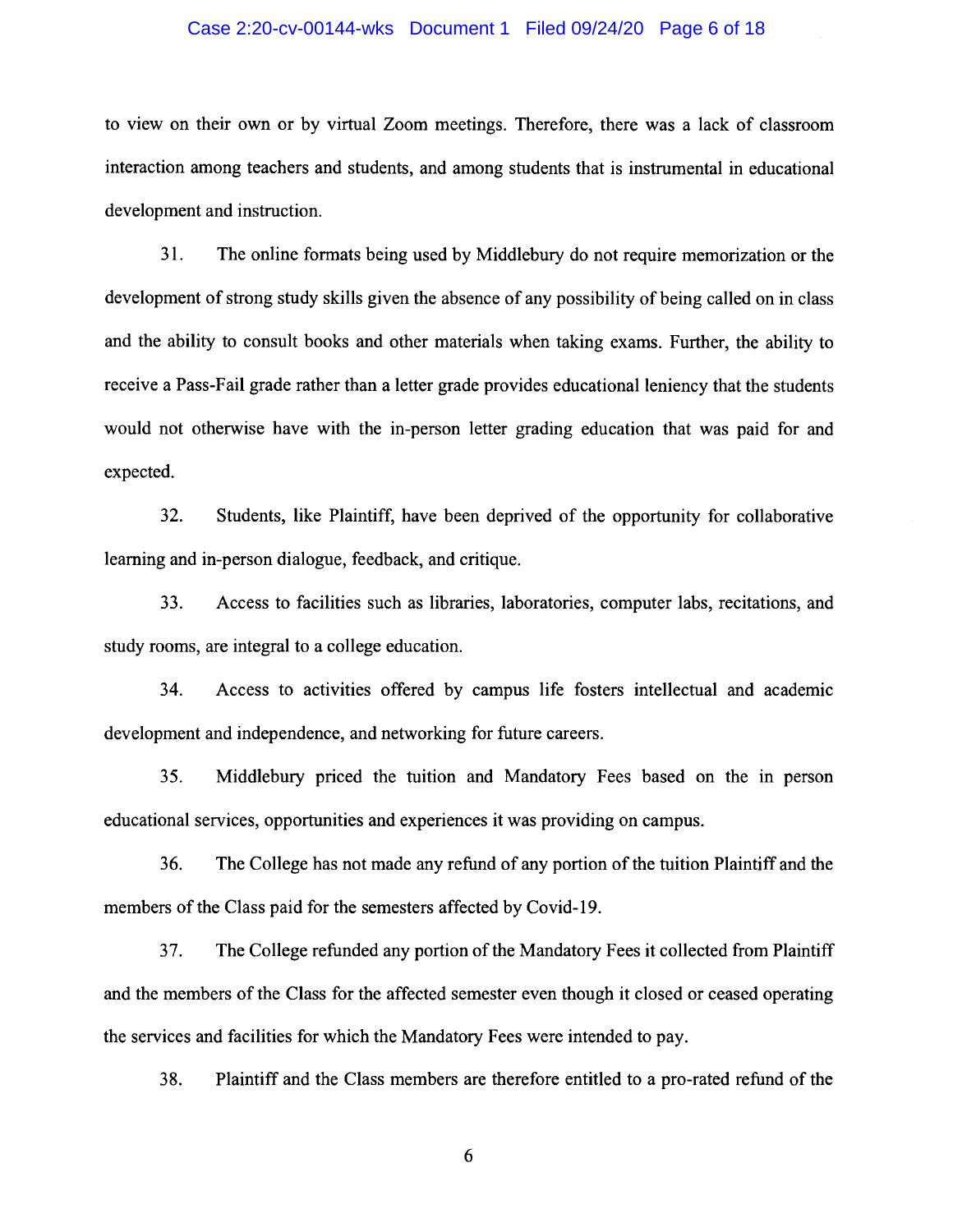#### Case 2:20-cv-00144-wks Document 1 Filed 09/24/20 Page 7 of 18

tuition and Mandatory Fee they paid for the Spring 2020 semester for the remaining days of that semester after classes moved from in-person to online and facilities were closed, and for the future semesters where in-person classes are cancelled and moved online.

39. Defendant's practice of failing to provide reimbursements for tuition and Mandatory Fees despite the diminished value of the education and other experiences that it provided, and the reduced benefits associated with the fees, as alleged herein, violates generally accepted principles of business conduct.

## **CLASS ACTION ALLEGATIONS**

40. Plaintiff brings this case individually and, pursuant to FRCP 23, on behalf of the class defined as:

> All persons who paid, or will pay, tuition and/or the Mandatory Fees for a student to attend in-person class(es) during the Spring 2020 or any other semester affected by Covid-19 at Middlebury but had their class(es) moved to online learning (the "Class").

41. Plaintiff reserves the right to modify or amend the definition of the proposed Class if necessary, before this Court determines whether certification is appropriate.

42. This action has been brought and may properly be maintained on behalf of the Class proposed herein under the criteria of FRCP 23 and other statutes and case law regarding class action litigation in Vermont State Court.

43. The Class is so numerous that joinder of all members is impracticable. Although the precise number of Class members is unknown to Plaintiff, the College has reported that an aggregate of 2,517 or more undergraduate and graduate students were enrolled for the 2019-2020 school year. The names and addresses of all such students are known to the College and can be identified through the College's records. Class members may be notified of the pendency of this action by recognized, Court-approved notice dissemination methods, which may include U.S.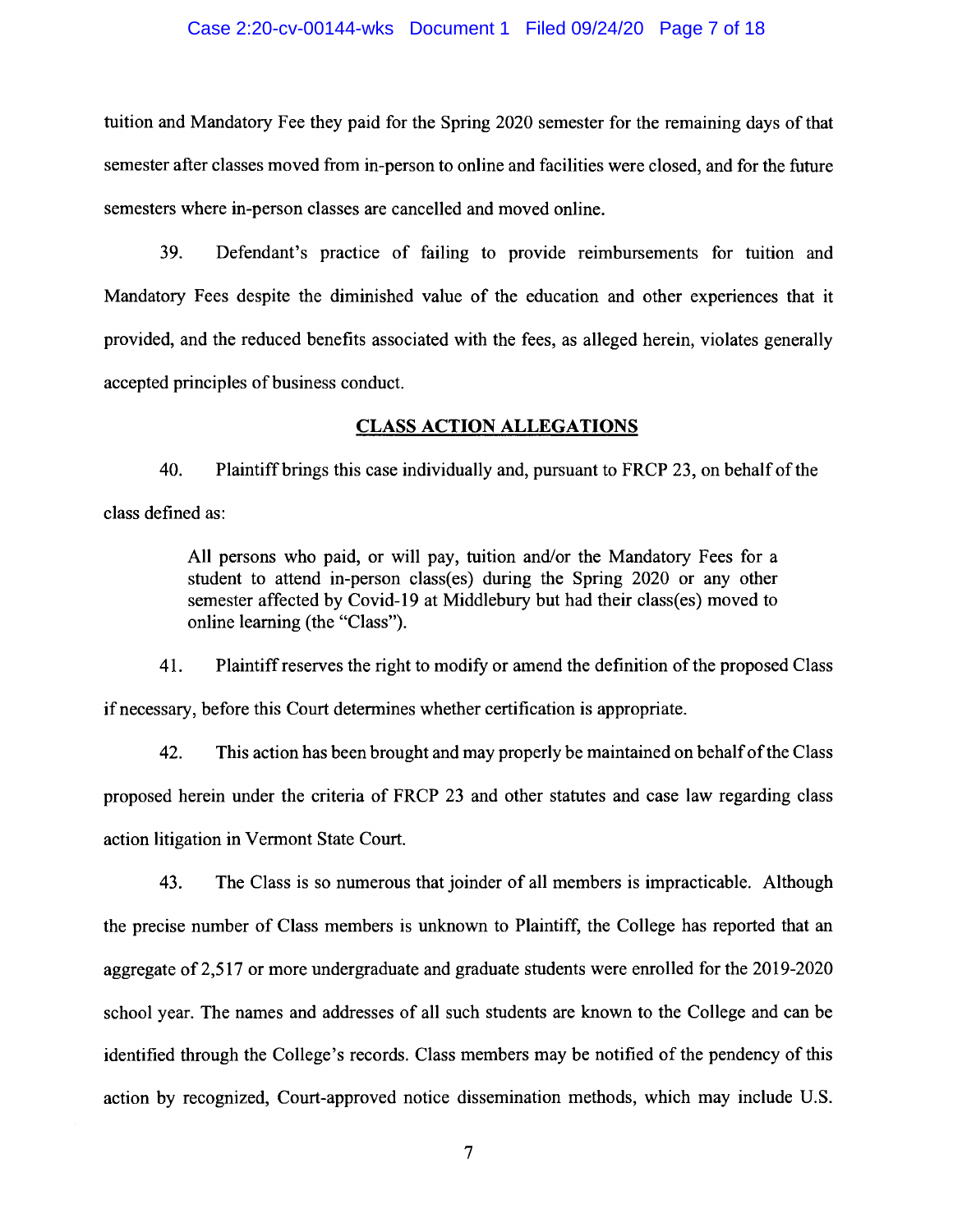#### Case 2:20-cv-00144-wks Document 1 Filed 09/24/20 Page 8 of 18

Mail, electronic mail, Internet postings, and/or published notice.

44. The questions here are ones of common or general interest such that there is a welldefined community of interest among the class members. These questions predominate over questions that may affect only individual members of the classes because Middlebury has acted on grounds generally applicable to the classes. Such common legal or factual questions include, but are not limited to:

- a. Whether the College accepted money from Plaintiff and the Class members in exchange for the promise to provide an in-person and on-campus live education, as well as certain facilities and services throughout the semesters affected by Covid-19;
- b. Whether Defendant breached its contracts with Plaintiff and the members of the Class by failing to provide them with an in-person and on-campus live education after March 13, 2020;
- c. Whether Defendant breached its contracts with Plaintiff and the Class by failing to provide the services and facilities to which the Mandatory Fees pertained after mid-March 2020; and
- d. Whether Defendant breached the covenant of good faith and fair dealing with Plaintiff and the members of the Class by failing to provide them with an in-person and on-campus live education after March 13, 2020;
- e. Whether Defendant breached the covenant of good faith and fair dealing with Plaintiff and the members of the Class by failing to provide the services and facilities to which the Mandatory Fees pertained after mid-March 2020;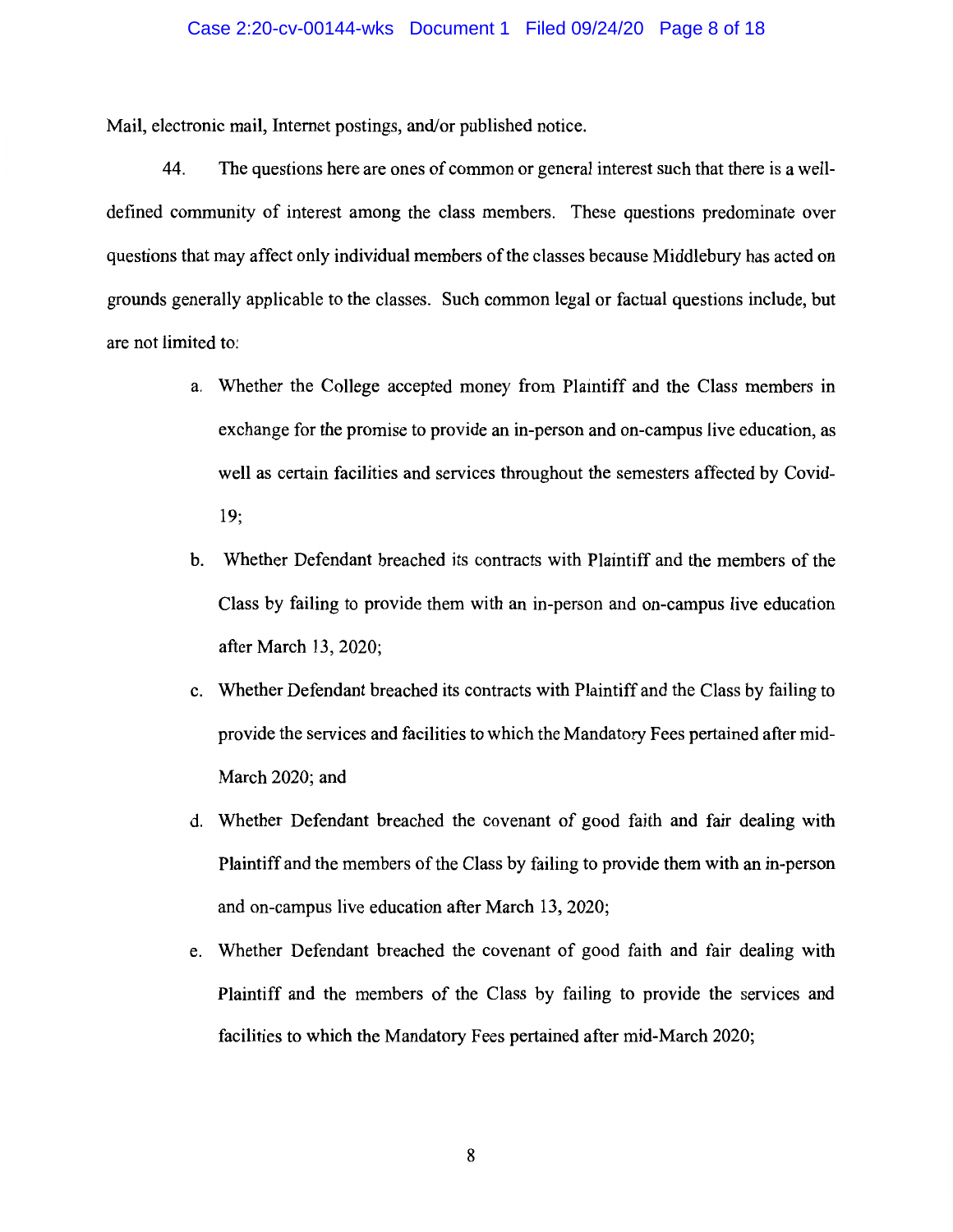- f. Whether Defendant is unjustly enriched by retaining all of the tuition and Mandatory Fees during the time when the College has been closed, and Plaintiff and the members of the Class have been denied an in-person and on-campus live education and access and the services and facilities for which the Mandatory Fees were paid;
- g. Whether Defendant intentionally interfered with the rights of the Plaintiff and the Class when it cancelled all in-person classes and only provided a remote online format, cancelled **all** on-campus events, strongly encouraged students to stay away from campus, and discontinued services for which the Mandatory Fees were intended to pay, all while retaining the tuition and Mandatory Fees paid by Plaintiff and the Class; and
- h. The amount of damages and other relief to be awarded to Plaintiff and the Class members.

45. Plaintiffs claims are typical of the claims of the members of the Class because Plaintiff and the other Class members each contracted with Defendant for it to provide an in-person and on-campus live education for the tuition they paid and the services and facilities for the Mandatory Fee that they paid, that the College stopped providing in mid-March.

- 46. Plaintiff is a more than adequate class representative. In particular:
	- a) Plaintiff is committed to the vigorous prosecution of this action on behalf of himself and all others similarly situated and has retained competent counsel experienced in the prosecution of class actions and, in particular, class action litigation;
	- b) Because his interests do not conflict with the interests of the other Class members who he seeks to represent;
	- c) no difficulty is anticipated in the management of this litigation as a class action; and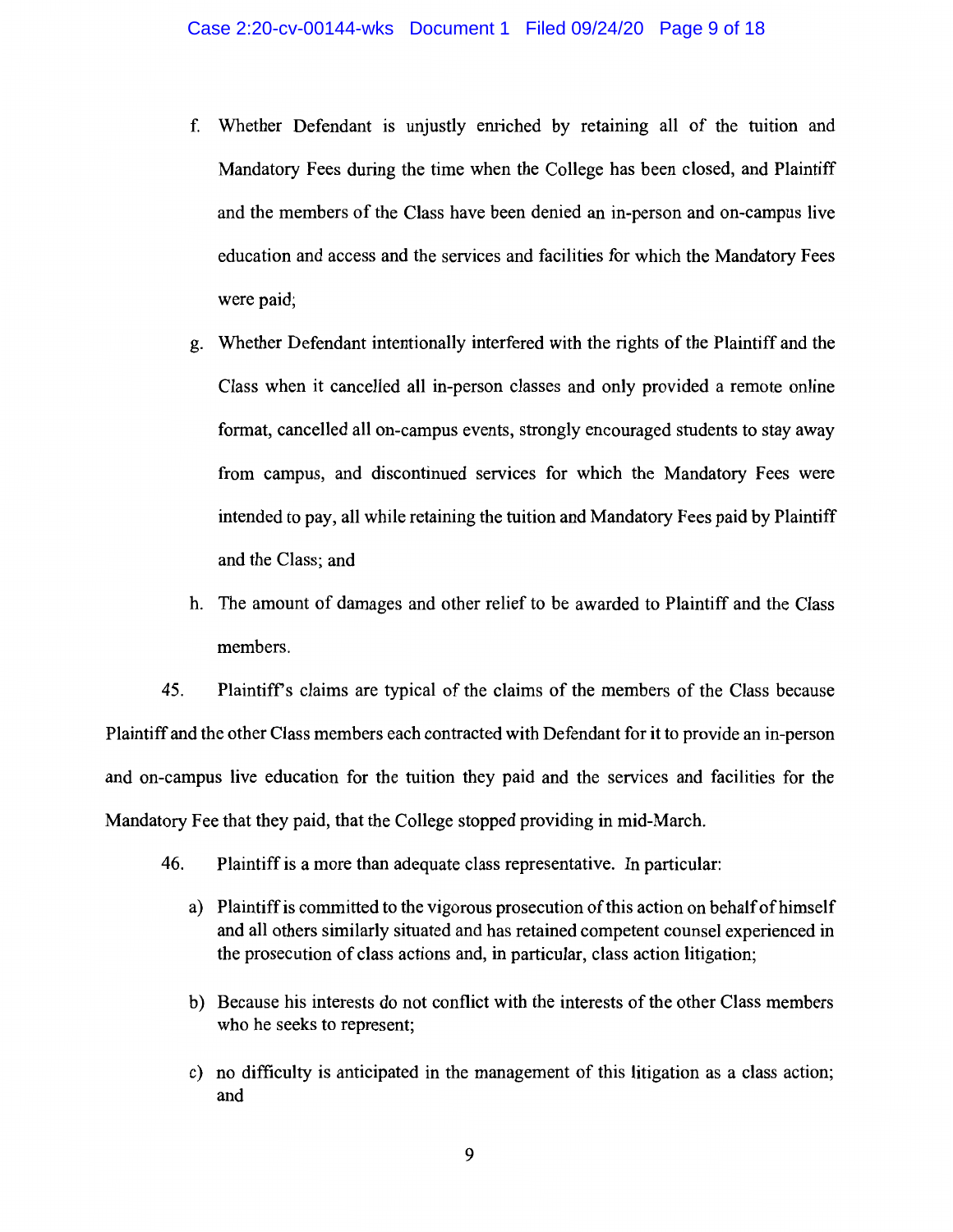d) Plaintiffs legal counsel has the financial and legal resources to meet the substantial costs and legal issues associated with this type of litigation.

47. Class members' interests will be fairly and adequately protected by Plaintiff and his counsel.

48. It is impracticable to bring members of the Classes individual claims before the Court. Class treatment permits a large number of similarly situated persons or entities to prosecute their common claims in a single forum simultaneously, efficiently, and without the unnecessary duplication of evidence, effort, expense, or the possibility of inconsistent or contradictory judgments that numerous individual actions would engender. The benefits of the class mechanism, including providing injured persons or entities with a method for obtaining redress on claims that might not be practicable to pursue individually, substantially outweigh any difficulties that may arise in the management of this class action. A class action is superior to other available methods for the fair and efficient adjudication of this litigation. The damages or financial detriment suffered by individual Class members are relatively small compared to the burden and expense of individual litigation of their claims against the College. It would, thus, be virtually impossible for the Class, on an individual basis, to obtain effective redress for the wrongs committed against them. Furthermore, individualized litigation would create the danger of inconsistent or contradictory judgments arising from the same set of facts. Individualized litigation would also increase the delay and expense to all parties and the court system from the issues raised by this action. By contrast, the class action device provides the benefits of adjudication of these issues in a single proceeding, economies of scale, and comprehensive supervision by a single court, and presents no unusual management difficulties under the circumstances.

49. Plaintiff also seeks class certification for injunctive and declaratory relief under FRCP 23(b)(2) and (b)(3), at the appropriate juncture.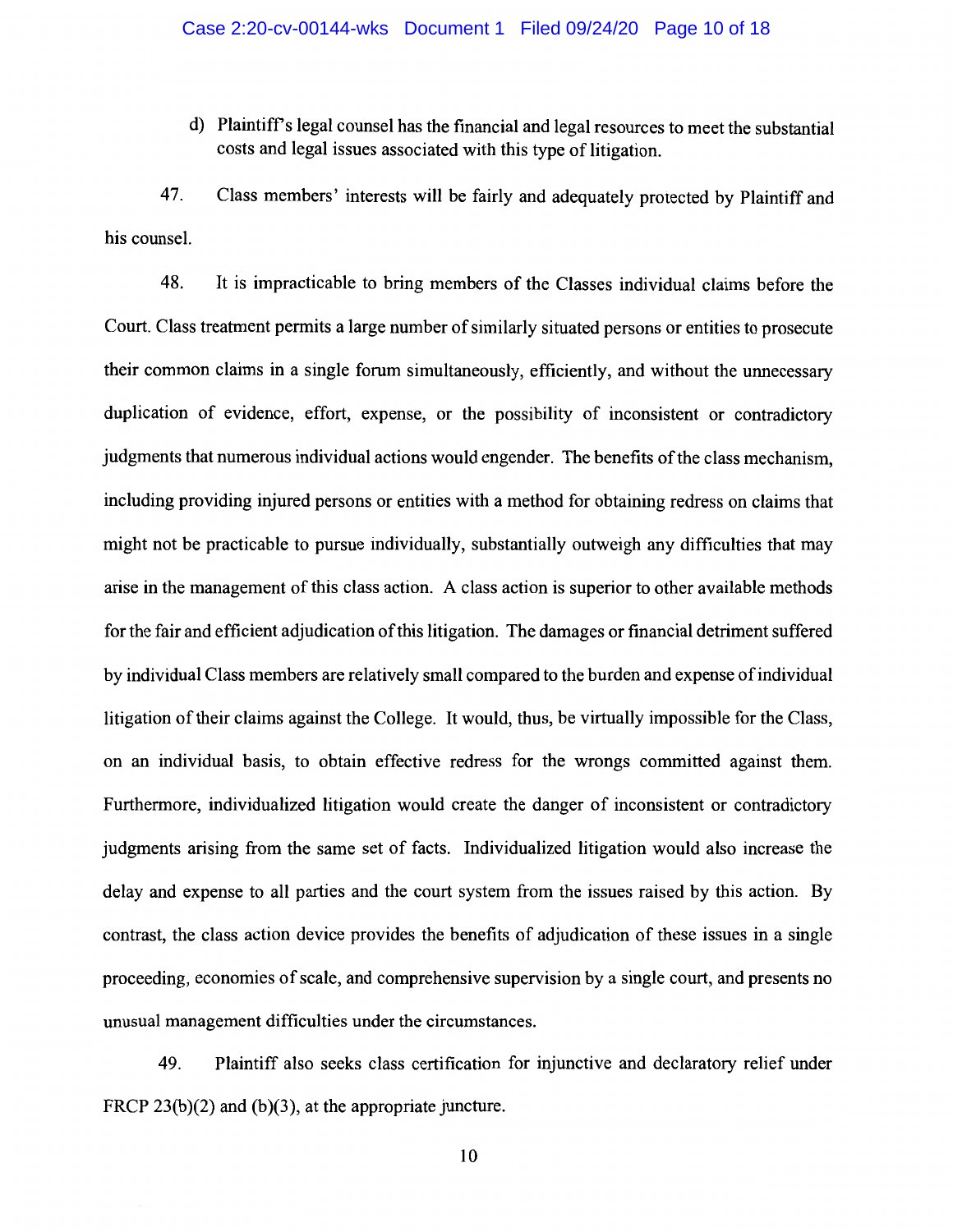# **FIRST CLAIM FOR RELIEF BREACH OF CONTRACT (On Behalf of Plaintiff and the Class)**

50. Plaintiff repeats and re-alleges the factual allegations above, as if fully alleged herein, including those made in paragraphs 1 through 49 above.

51. Plaintiff brings this claim individually and on behalf of the members of the Class.

52. By paying the College tuition and the Mandatory Fees for the Spring 2020 semester, the College agreed to, among other things, provide an in-person and on-campus live education as well as the services and facilities to which the Mandatory Fees that were paid pertained to throughout those semesters.

53. Plaintiff and each member of the Class entered into a binding contract with the College.

54. Middlebury has held that its in-person educational opportunities, experiences, and services are of substantial value.

55. Middlebury has made offers of such educational opportunities, experiences, and services to students like Plaintiff in writing and in other materials provided to students like Plaintiff.

56. Middlebury has agreed to provide in-person educational opportunities, experiences, and services to enrolled students.

57. Middlebury has promoted its in-person educational services as being valuable to students' educational experiences and their development.

58. In marketing materials and other documents provided to the Named Plaintiff, Defendant promoted and offered the value of the in-person education experiences, opportunities, and services that Defendant provided.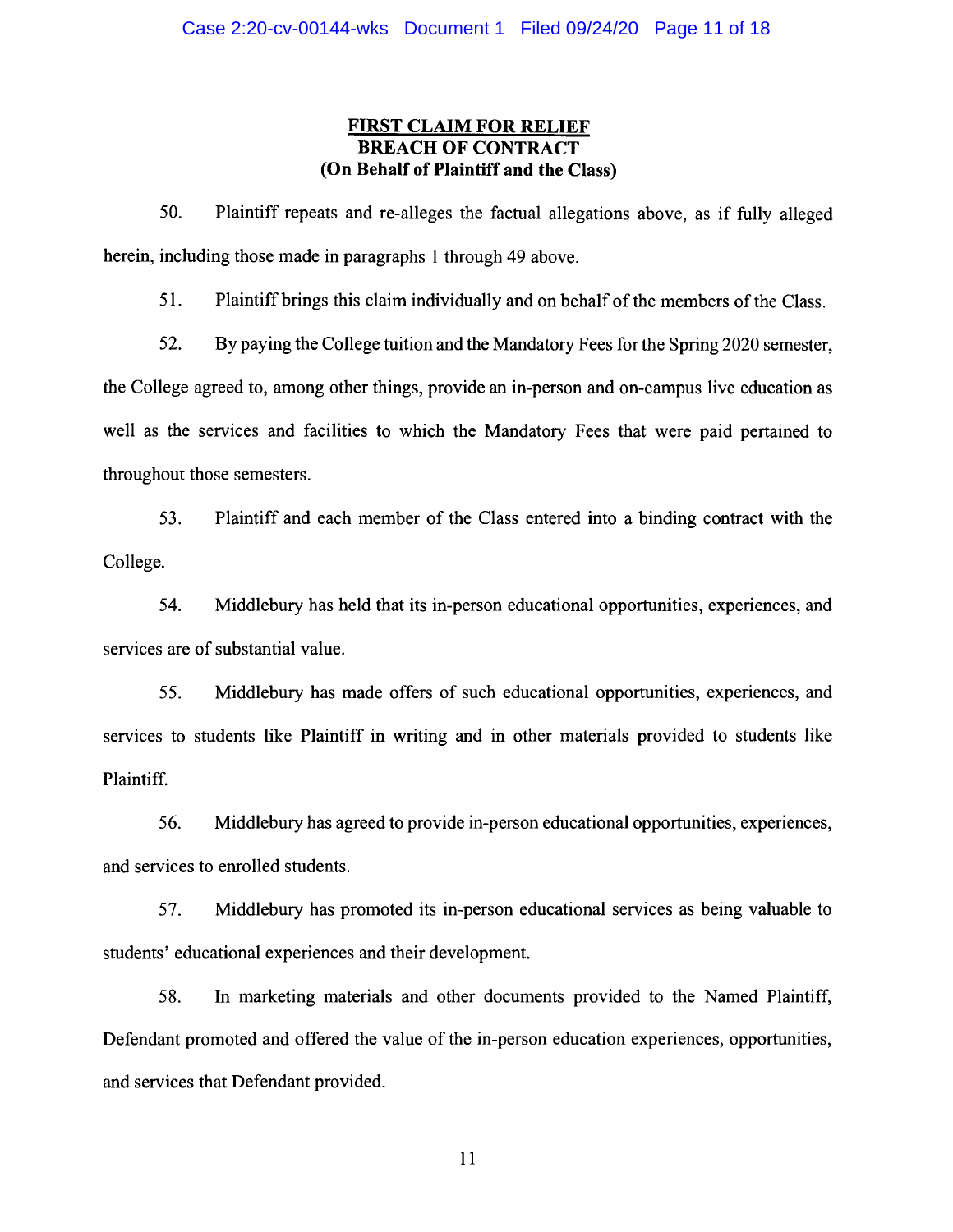#### Case 2:20-cv-00144-wks Document 1 Filed 09/24/20 Page 12 of 18

59. In marketing materials and other documents provided to the Named Plaintiff, Defendant promoted and offered services that would be accessible to Plaintiff and Class Members if they paid Mandatory Fees.

60. Defendant provided Plaintiff with an acceptance letter that the Named Plaintiff accepted based on the promise of in-person educational experiences, opportunities, and services that Defendant would provide.

61. Plaintiff received the acceptance letter.

62. The College has breached its contract with Plaintiff and the Class by failing to provide the promised in-person and on-campus live education as well as the services and facilities to which the Mandatory Fees pertained throughout the semesters affected by Covid-19, yet has retained monies paid by Plaintiff and the Class for a live in-person education and access to these services and facilities during these semesters.

63. Plaintiff and the members of the Class have therefore been denied the benefit of their bargain.

64. Plaintiff and members of the Class have performed all of the obligations on them pursuant to their agreement - including by making such payments or securing student loans or scholarships to pay for such education.

65. Plaintiff and the members of the Class have suffered damage as a direct and proximate result of the College's breach in the amount of the prorated portion of the tuition and Mandatory Fee they each paid during the portion of time the semesters affected by Covid-19 in which in-person classes were discontinued and facilities were closed by the College.

66. The College should return such portions of the tuition and Mandatory Fee to Plaintiff and each Class Member.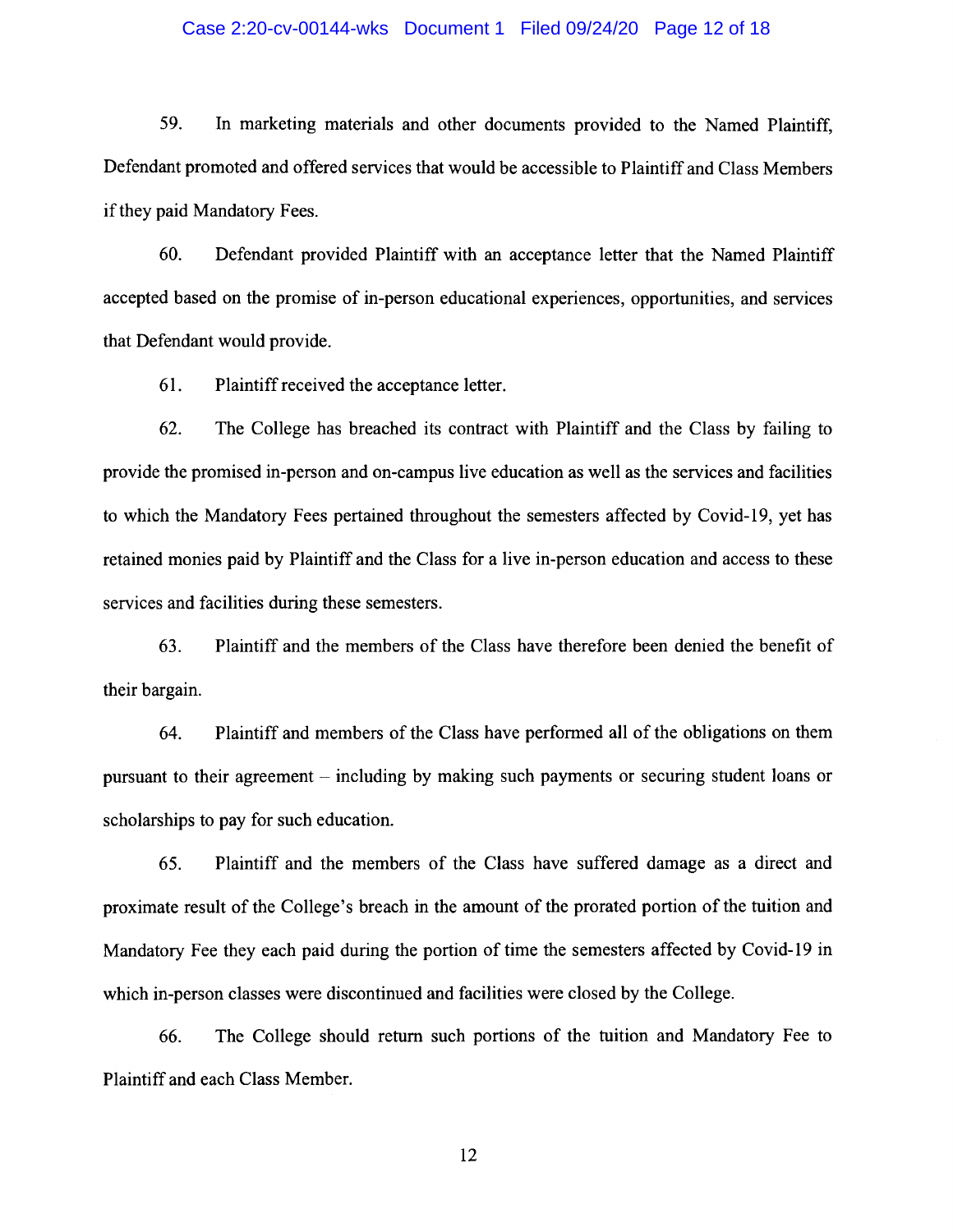## **SECOND CLAIM FOR RELIEF UNJUST ENRICHMENT (On Behalf of Plaintiff and the Class)**

67. Plaintiff incorporates the allegations by reference as if fully set forth herein, including those made in paragraphs 1 through 66 above.

68. Plaintiff brings this claim individually and on behalf of the members of the Class.

69. By paying the College tuition and the Mandatory Fees for the Spring semester, the College agreed to, among other things, provide an in-person and on-campus live education as well as the services and facilities to which the Mandatory Fees that were paid pertained to throughout the semester.

70. Defendant has retained the benefits of the amount of tuition and fees that Plaintiff has provided – without providing the benefits that Plaintiff is owed.

71. For example, Defendant failed to provide Plaintiff and Class Members access to any on-campus facility after March 13, 2020. Yet Defendant assessed Plaintiff with tuition and fees that covered the cost of upkeep and maintenance of such facilities, services, costs, and expenses.

72. Plaintiff was not able to access such facilities or services remotely.

73. Plaintiff paid tuition and fees with the expressed understanding that such costs included the in-person classes, services, opportunities, and experiences that Middlebury have previously marketed, promoted, or made available prior to Covid-19.

74. Defendant has been unjustly enriched by Plaintiff's payment of tuition and fees.

75. Despite not being able to provide such services, Middlebury failed to provide reimbursements for tuition and fees despite the diminished value of the education and other experiences that it provided, and the reduced benefits associated with the fees.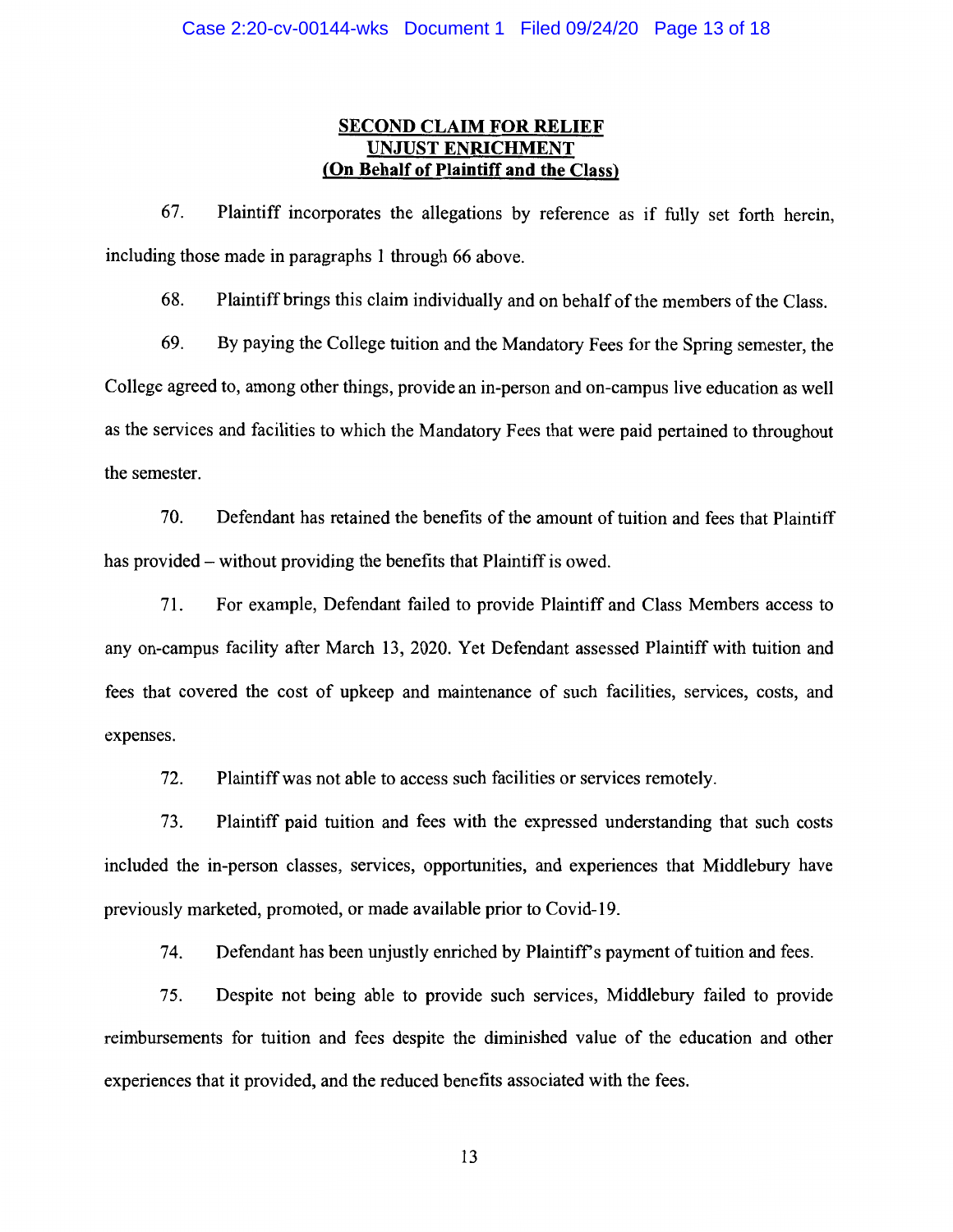#### Case 2:20-cv-00144-wks Document 1 Filed 09/24/20 Page 14 of 18

76. Plaintiff and members of the Class have sustained monetary damages as a result of each of Defendant's breaches of the covenant of good faith and fair dealing.

77. Defendant's act was unjust for them to keep money for services they did not render.

# **THIRD CLAIM FOR RELIEF CONVERSION & TAKING OF PROPERTY (On Behalf of Plaintiff and the Class)**

78. Plaintiff repeats and re-alleges the factual allegations above, as if fully alleged herein, including those made in paragraphs 1 through 77 above.

79. In the alternative to the First Claim for Relief, Plaintiff brings this claim individually and on behalf of the members of the Class.

80. Plaintiff and members of the Class provided the College with property in the form of funds (tuition and Mandatory Fees), to be in exchange for in person on campus services, facilities and face to face instruction.

81. The College exercises control over Plaintiffs and Class members' property.

82. The College intentionally interfered with Plaintiffs and the Class members' property when it unilaterally moved all in-person classes to a remote online format, cancelled all on-campus events, strongly encouraged students to stay away from campus, and discontinued services for which the Mandatory Fees were intended to pay, all while retaining the tuition and Mandatory Fees paid by Plaintiff and the Class.

83. The College converted Plaintiff's funds into their own property without consent and without authorization.

84. Class members demanded the return of their property proportionate to the reduction in benefit for education and services during the Spring 2020 semester when in-person and oncampus live education, and access to the College's services and facilities were unavailable.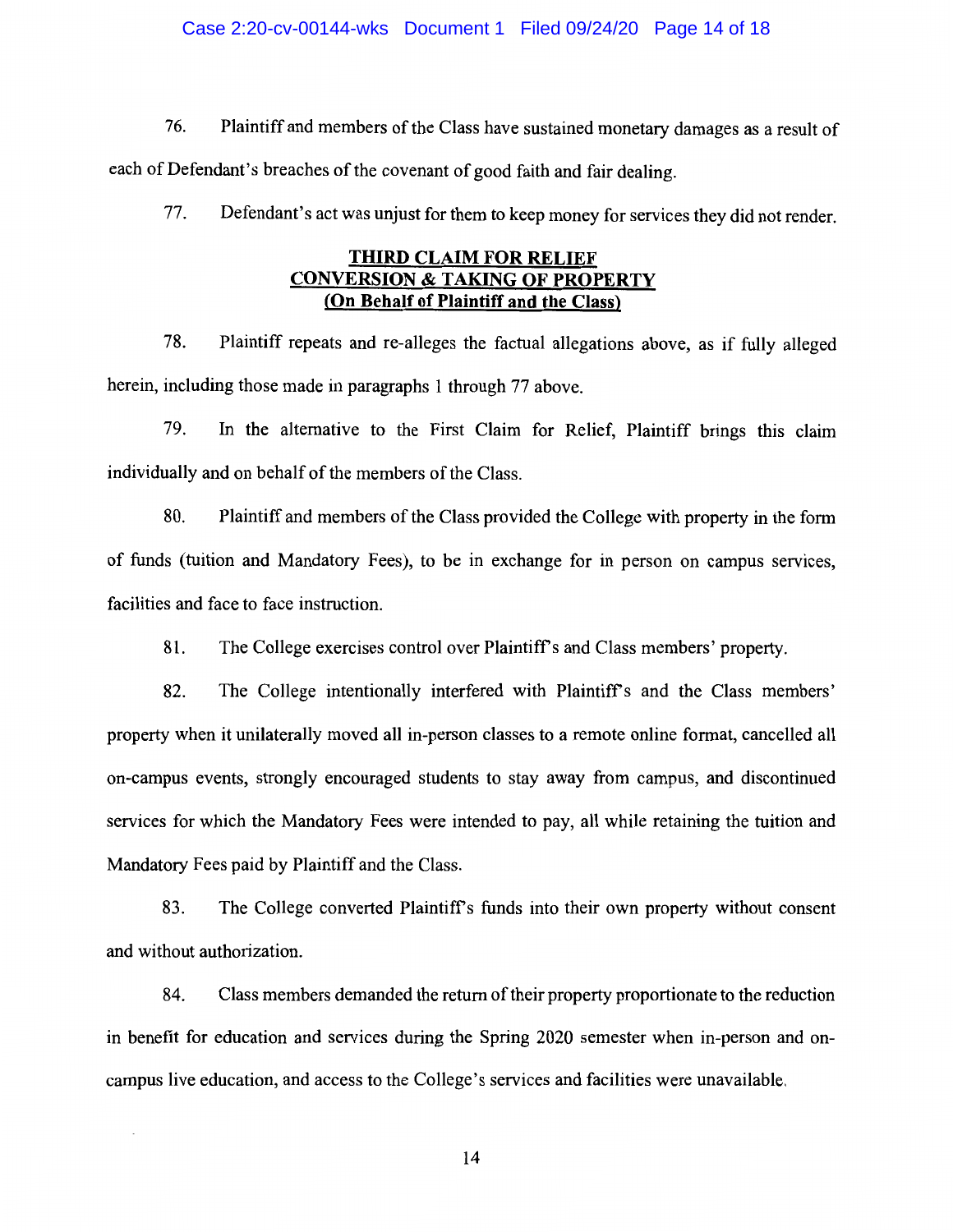85. The College's retention of the tuition and Mandatory Fees paid by Plaintiff and the Class without providing the services for which they paid, deprived Plaintiff and Class of the benefits for which the tuition and Mandatory Fees were paid, and of their funds paid for those benefits.

86. Plaintiff and the Class members are entitled to the return of the pro-rated amounts of tuition and Mandatory Fees each paid equal to the reduction in benefit for education and services during the Spring 2020 semester when in-person and on-campus live education, and access to the College's services and facilities were unavailable.

## **FOURTH CLAIM FOR RELIEF CONSUMER FRAUD {On Behalf of Plaintiff and the Class)**

87. Plaintiff repeats and re-alleges the factual allegations above, as if fully alleged herein, including those made in paragraphs 1 through 81 above.

88. Plaintiff brings this claim individually and on behalf of the members of the Class.

89. The acts and omissions of the College described herein constitute unfair or deceptive acts or practices in commerce and are therefore unlawful under 9 V.S.A. § 2453 and otherwise.

90. By its acts and omissions described herein, the College failed to sell goods and services in the manner and of the nature advertised or offered pursuant to 9 V.S.A. § 2457 and otherwise.

91. The Plaintiff and the members of the Class are consumers who contracted for goods or services in reliance upon false or fraudulent representations or practices prohibited by 9 V.S.A. § 2453 and who have sustained damages or injury thereby and may therefore sue for appropriate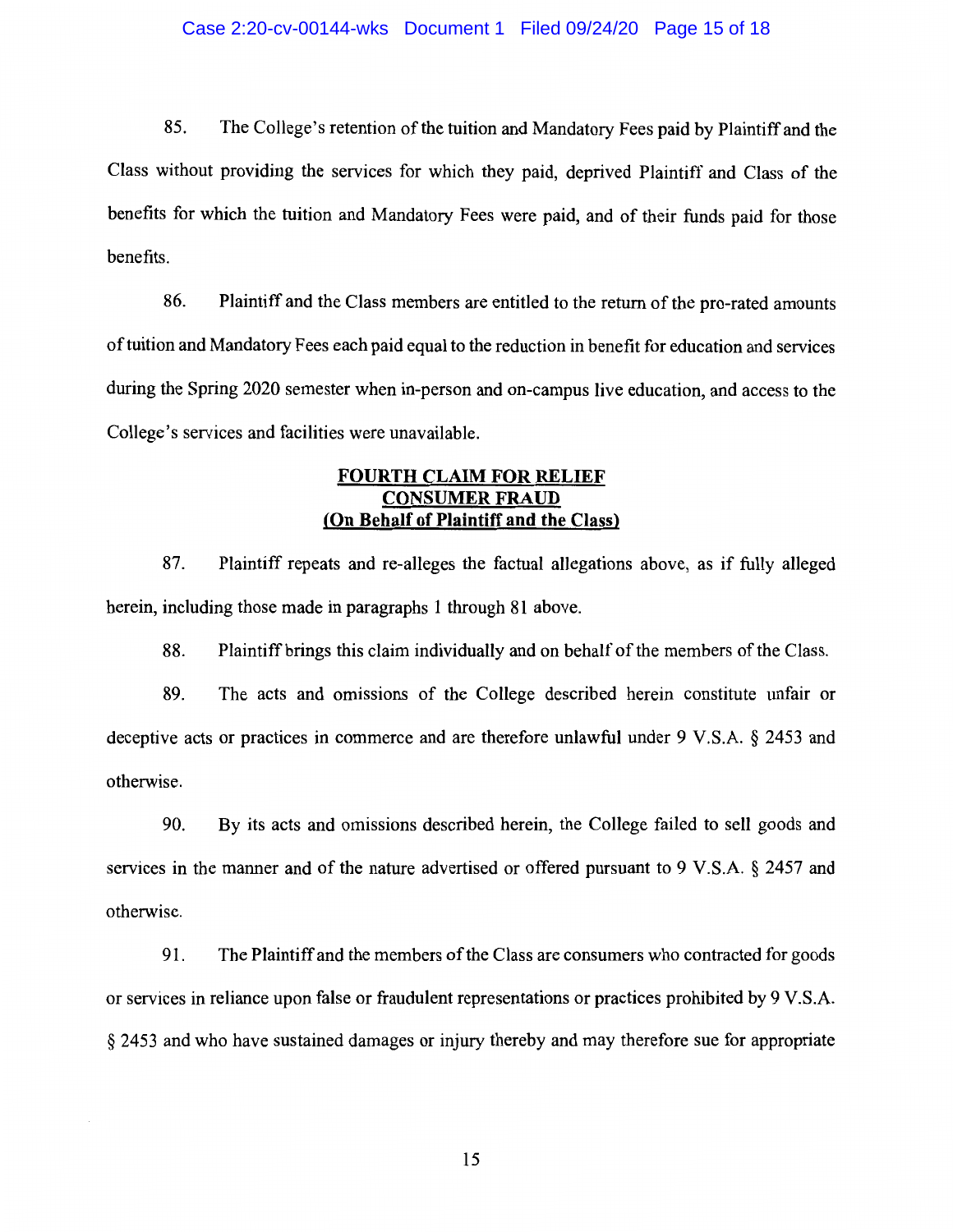#### Case 2:20-cv-00144-wks Document 1 Filed 09/24/20 Page 16 of 18

equitable relief and for damages, attorneys' fees, and exemplary damages not exceeding three times the value of the consideration.

92. Plaintiff and the Class members are entitled to equitable relief, the return of the prorated amounts of tuition and Mandatory Fees each paid equal to the reduction in benefit for education and services during the Spring 2020 semester when in-person and on-campus live education, and access to the College's services and facilities were unavailable, attorneys' fees, and exemplary damages.

## **PRAYER FOR RELIEF**

WHEREFORE, Plaintiff respectfully requests that judgment be entered in favor of Plaintiff and the Class against Defendant as follows:

- (a) For an order certifying the Class under the FRCP and naming Plaintiff as representative of the Class and Plaintiff's attorneys as Class Counsel to represent the Class;
- (b) For an order finding in favor of Plaintiff and the Class on all counts asserted herein;
- ( c) For compensatory damages in an amount to be determined by the trier of fact;
- (d) For an order compelling disgorgement of the ill-gotten gains derived by Defendant from its misconduct;
- ( e) For an order of restitution and all other forms of equitable monetary relief;
- (f) For an order awarding Plaintiff's reasonable attorneys' fees, costs, and expenses;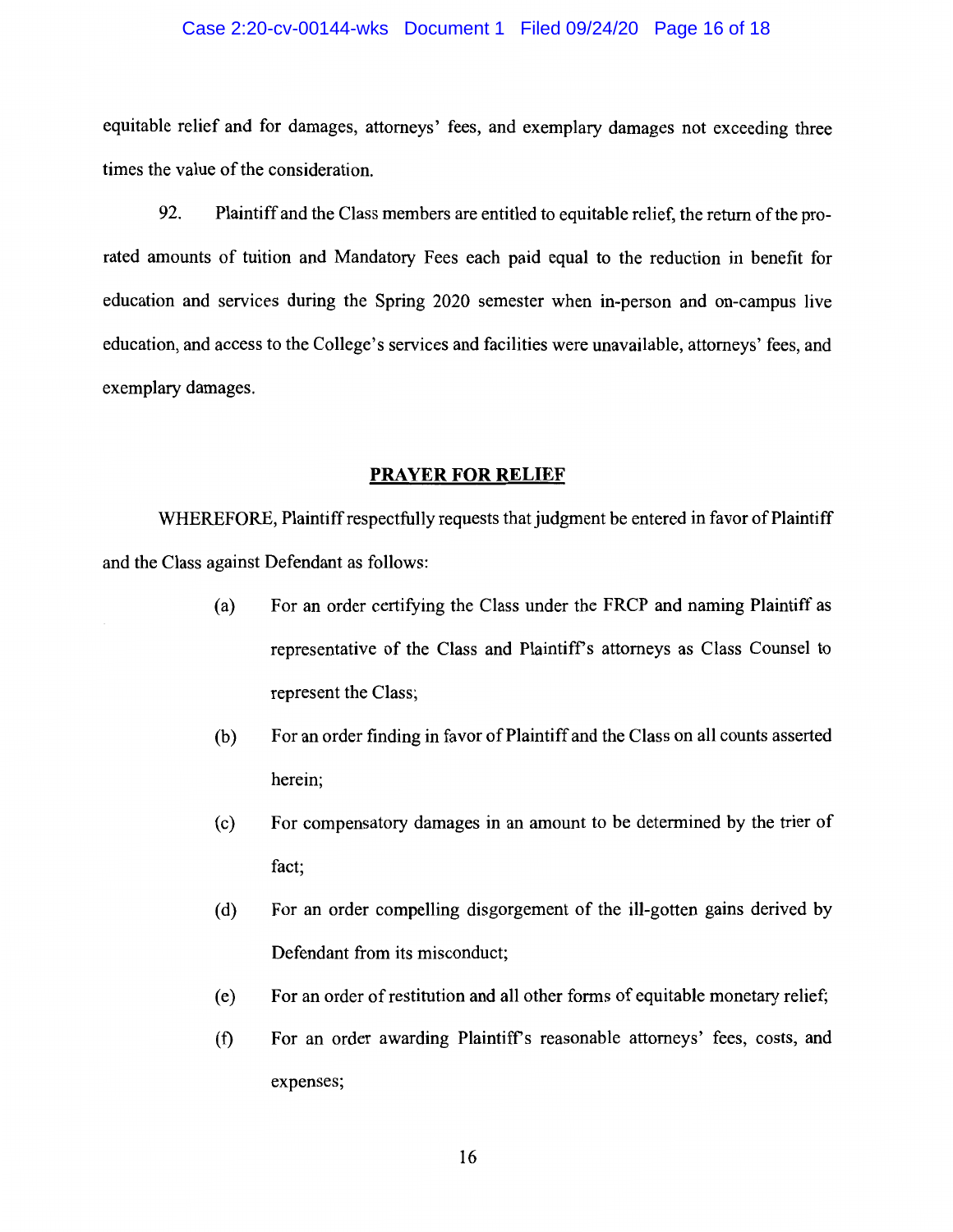- (g) For an order awarding pre- and post-judgment interest on any amounts awarded;
- (h) For an order awarding exemplary damages; and,
- (i) For an order awarding such other and further relief as may be just and proper, including injunctive relief and declaratory relief.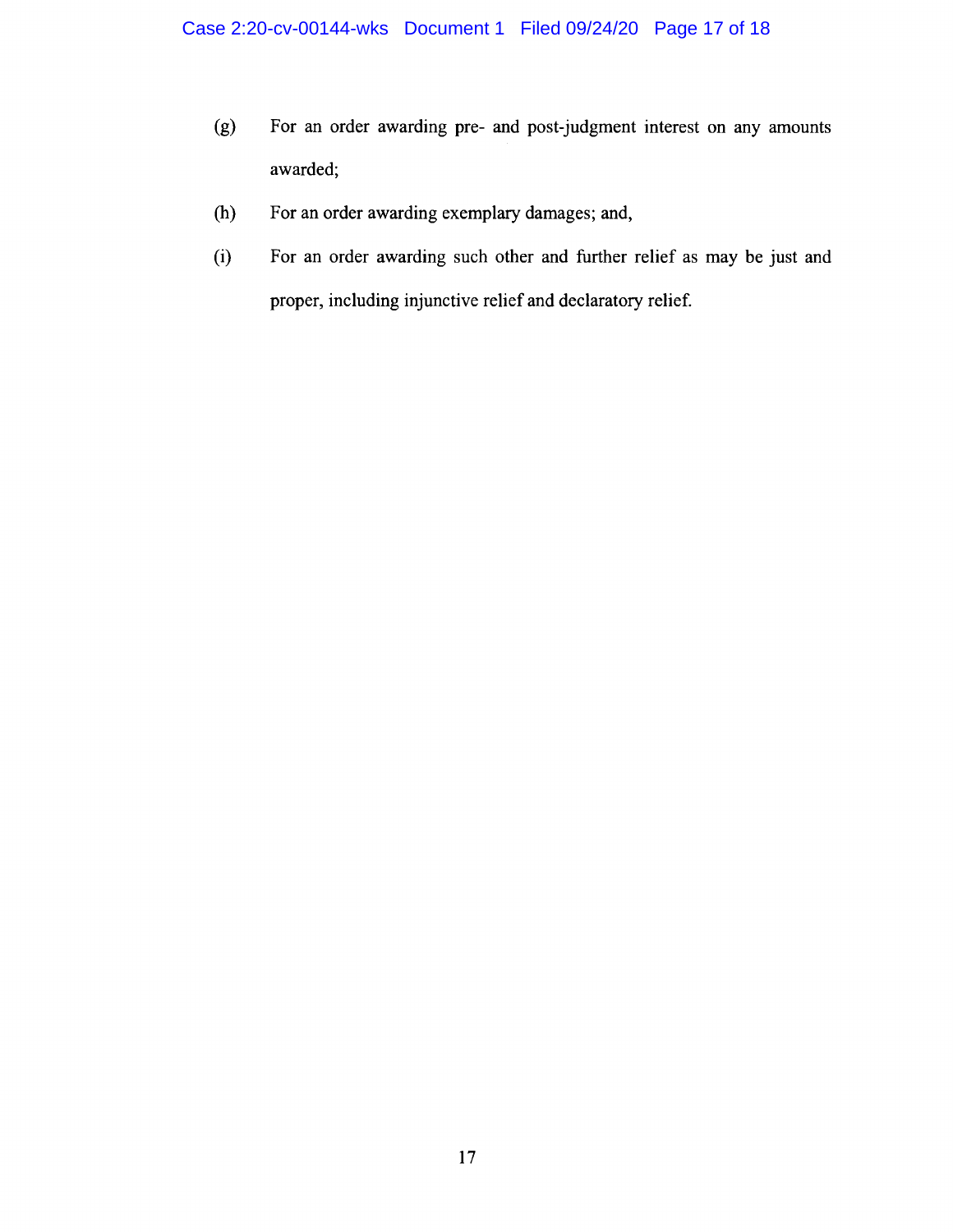# **DEMAND FOR TRIAL BY JURY**

Plaintiff demands a trial by jury of any and all issues in this action so triable of right.

Dated: September 21, 2020

Respectfully submitted,

Tristan Christopher Larson, Esq., **LARSON** & **GALLIVAN LAW, PLC**  128 Merchants Row, Suite 405 Rutland, Vermont 05701 (802) 779-9771 larson@larsongallivan.com

Jeffrey K. Brown, Esq. *(To apply Pro Hae Vice)*  Michael A. Tompkins, Esq. *(To apply Pro Hae Vice)*  Brett R. Cohen, Esq. *(To apply Pro Hae Vice)*  **LEEDS BROWN LAW, P.C.**  One Old Country Road, Suite 347 Carle Place, NY 11514 (516) 873-9550 jbrown@leedsbrownlaw.com mtompkins@leedsbrownlaw.com bcohen@leedsbrownlaw.com

Jason P. Sultzer, Esq. *(To apply Pro Hae Vice)*  Jeremy Francis, Esq. *(To apply Pro Hae Vice)*  **THE SULTZER LAW GROUP, P.C.** 270 Madison Avenue, Suite 1800 New York, NY 10016 Telephone: (212) 969-7810 sultzerj@thesultzerlawgroup.com francisj@thesultzerlawgroup.com

*Counsel for Plaintiff and Proposed Class*